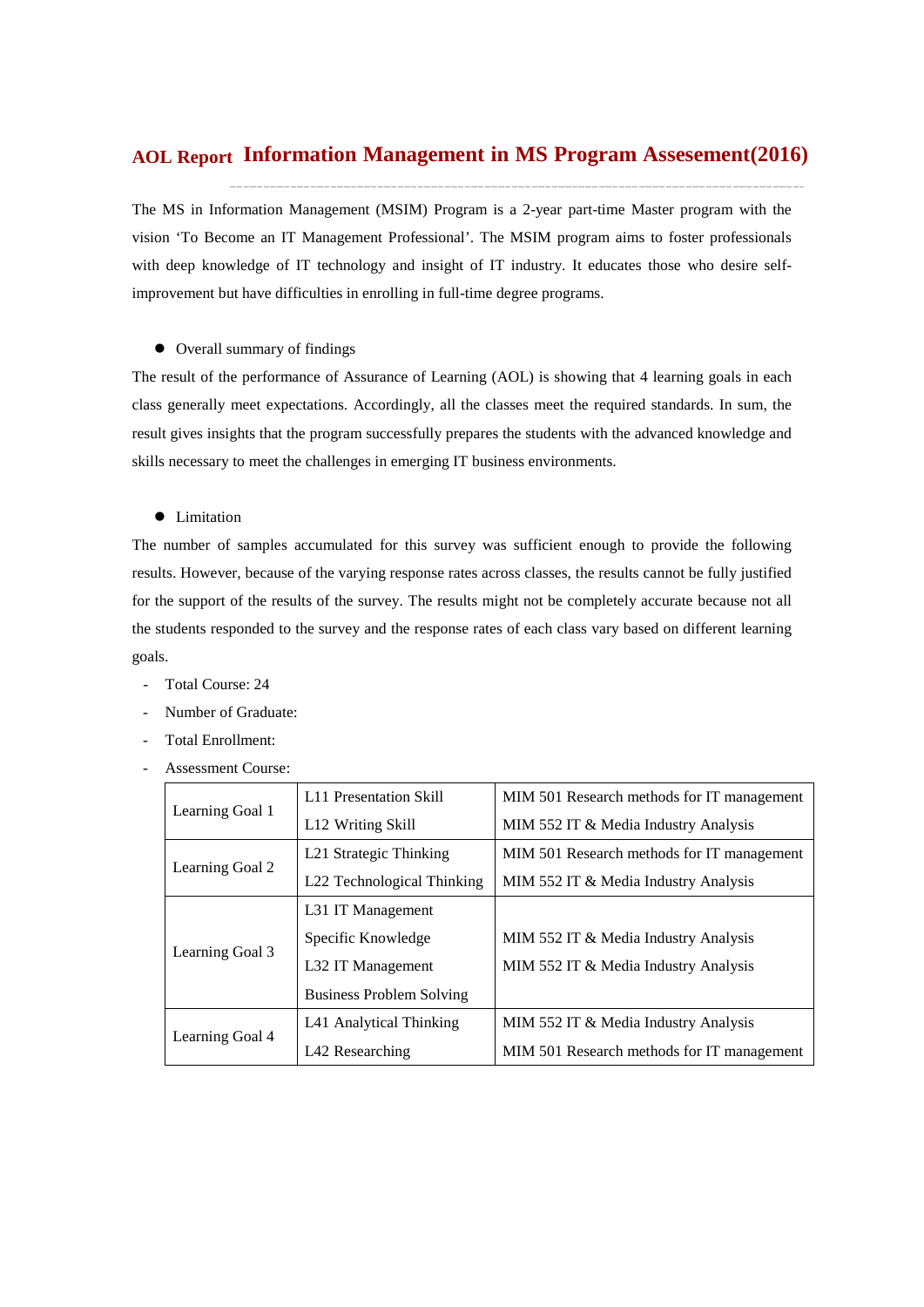# *Overview of assessment*

### **Information Management in MS Program Assessment: Learning Goal 1**

**Learning Goal: Our graduates will be professional effective communicators.**

| <b>Learning Objective</b>                  | <b>Sample</b>       | <b>Methods</b>             |
|--------------------------------------------|---------------------|----------------------------|
| (L11) Our students will deliver effective  | Student enrolled in | - (L11) Course-embedded    |
| presentation accompanied with proper IT    | $MIN501(N=30)$      | presentation evaluation by |
| management                                 |                     | faculty                    |
| (L12) Our student will create well-written | $MIN552(N=23)$      | - (L12) Dissertation       |
| professional papers on a research topic.   |                     | evaluation                 |

Finding

**-** Using assessment rubric by faculty, average score for L11and L12 are 2.41 and 2.88, respectively.

\* 1 (Fails to Meet Expectations) 2 (Meets Expectations) 3 (Exceed Expectation)

- According to the answers related to the class, the majority of students have been enhanced in their overall ability to 1) Organize the presentations in effective and reasonable manner, 2) Restructure stories with better logic, 3) Enhance their delivery skills with regard to body language, appropriate gestures, facial expressions, and improved confidence 4) Make better relationships with audiences based on the serious analysis on audiences, 5) Develop presentation style that fits one's character, 6) Professionally submit well-written reports with detailed analysis.

**Information Management in MS Program Assessment: Learning Goal 2 Learning Goal: Our graduates will be able to strategically analyze IT management problems and innovatively generate value through** 

| <b>Learning Objective</b>                    | <b>Sample</b>           | <b>Methods</b>           |
|----------------------------------------------|-------------------------|--------------------------|
| (L21) Our student will use appropriate       | <b>Student enrolled</b> | - (L21) Course-embedded  |
| analytical techniques to solve IT management | in                      | test evaluation by       |
| problems and will demonstrate the ability of | $MIM501(N=30)$          | faculty                  |
| sound business research.                     |                         | - (L22) Course-embedded  |
| (L22) Our students will study emerging       | $MIN552(N=23)$          | assignment evaluation by |
| information technology.                      |                         | faculty                  |
|                                              |                         |                          |

#### Finding

**studying information technology.** 

- Based on the assessment rubric by faculty, average scores for L21, L22 are 2.40, 2.93 respectively (meet the expectation).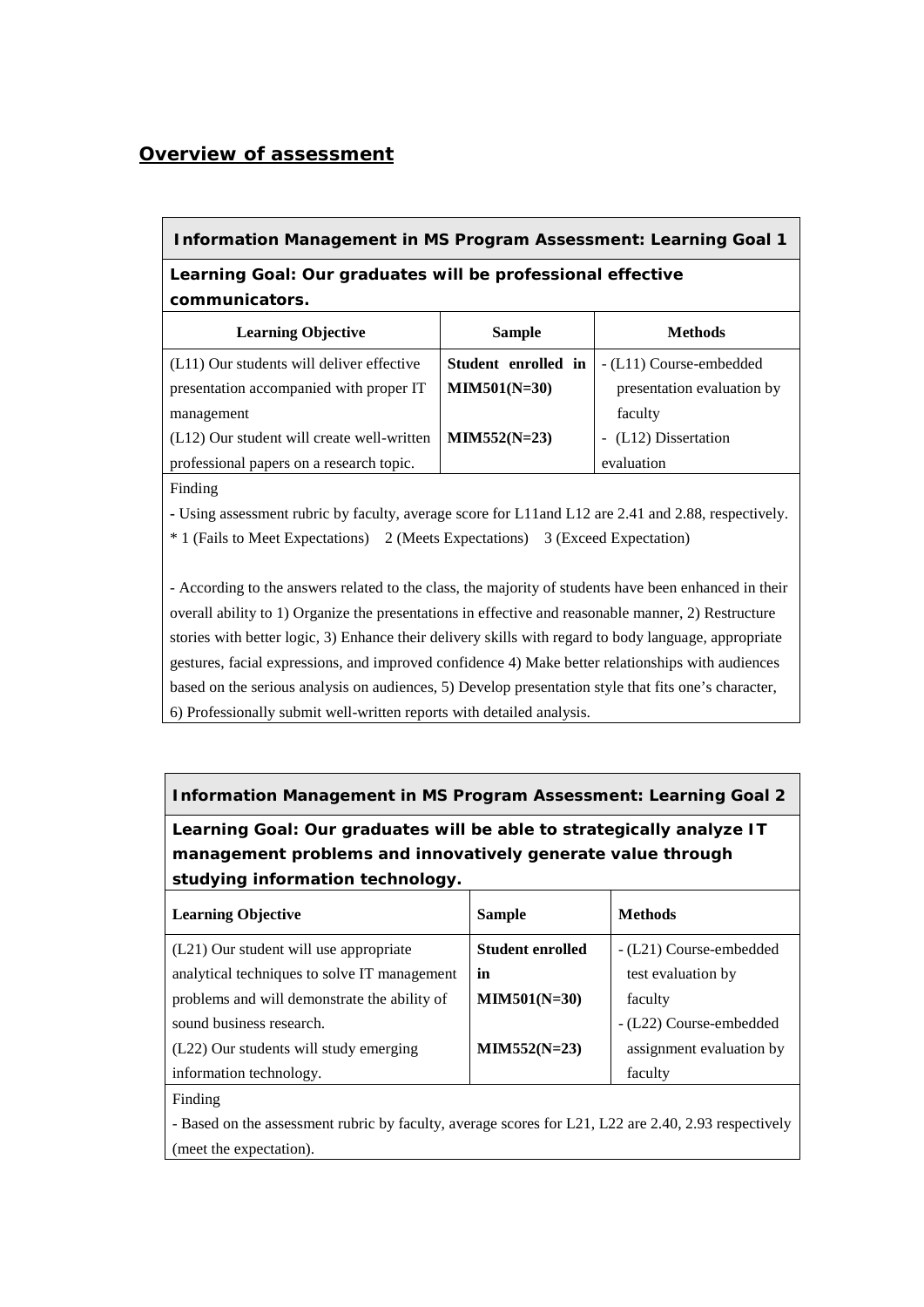\* 1 (Fails to Meet Expectations) 2 (Meets Expectations) 3 (Exceed Expectation) - According to the various case studies on IT and media industries, it is found that students were able to show their ability to professionally analyze IT & media industry and by solving different problems related to IT & media industries, they were able to suggest innovative answers with advanced use of diverse information technologies. They were also able to analyze the issues in IT and media industries improved techniques.

# **Information Management in MS Program Assessment: Learning Goal 3**

**Learning Goal: Our graduates will develop professional knowledge and exhibit professional competencies in IT management.**

| <b>Learning Objective</b>                                                                | <b>Sample</b>       | <b>Methods</b>           |
|------------------------------------------------------------------------------------------|---------------------|--------------------------|
|                                                                                          |                     | - (L31) Course-embedded  |
| (L31) Our students will build IT management<br>specific knowledge and understand the key | Student enrolled in | assignment evaluation by |
|                                                                                          | $MIN552(N=23)$      | faculty                  |
| issues.                                                                                  |                     | - (L32) Course-embedded  |
| (L32) Our students apply domain expertise to                                             | $MIN552(N=23)$      | assignment evaluation by |
| the business problems in the IT management.                                              |                     | faculty                  |

#### Finding

**-** Based on the assessment rubric by faculty, average scores for L31, L32 are 2.85, 2.85 respectively.

\* 1 (Fails to Meet Expectations) 2 (Meets Expectations) 3 (Exceed Expectation)

**-** Based on the case studies that are related to IT and media industry, it is shown that the students have gained deeper understandings on IT and media industries and were also able to apply their professions to solve even serious problems within various contexts.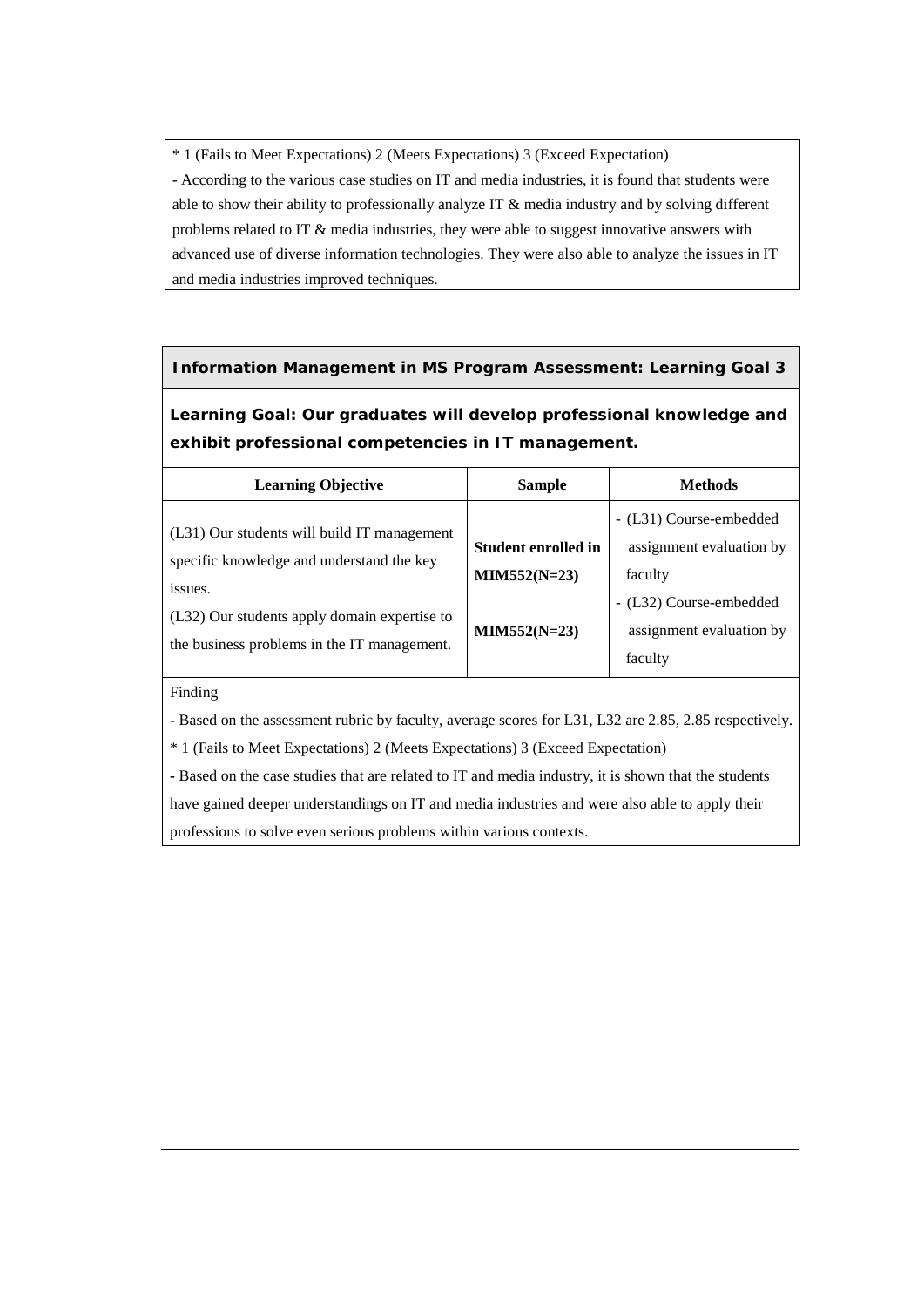# **Information Management in MS Program Assessment: Learning Goal 4**

# **Learning Goal: Our graduates will be capable researchers.**

| <b>Learning Objective</b>                                                                                          | <b>Sample</b>                         | <b>Methods</b>                                               |
|--------------------------------------------------------------------------------------------------------------------|---------------------------------------|--------------------------------------------------------------|
| (L41) Our student will identify and<br>diagnose management/research<br>problems.                                   | Student enrolled in<br>$MIN552(N=23)$ | (L41) Course-embedded<br>assignment evaluation by<br>faculty |
| (L42) Our students will engage in<br>management research and present the<br>findings of such research effectively. | $MIN501(N=30)$                        | (L42) Dissertation evaluation                                |

# Finding

**-** Using assessment rubric by faculty, average scores for L41 are 2.87 and 2.59, respectively.

\* 1 (Fails to Meet Expectations) 2 (Meets Expectations) 3 (Exceed Expectation)

- As students were asked to find the business problems of target firms on their own, it was proven that students have the ability to use their skills and abilities to identify and suggest critical threats or potential opportunities of the target firms in a very realistic way. Additionally, they were able to suggest new research activities and present their findings effectively to their classmates and the instructor.

- Students were able to deliver their findings to the audiences in an effective and confident manner.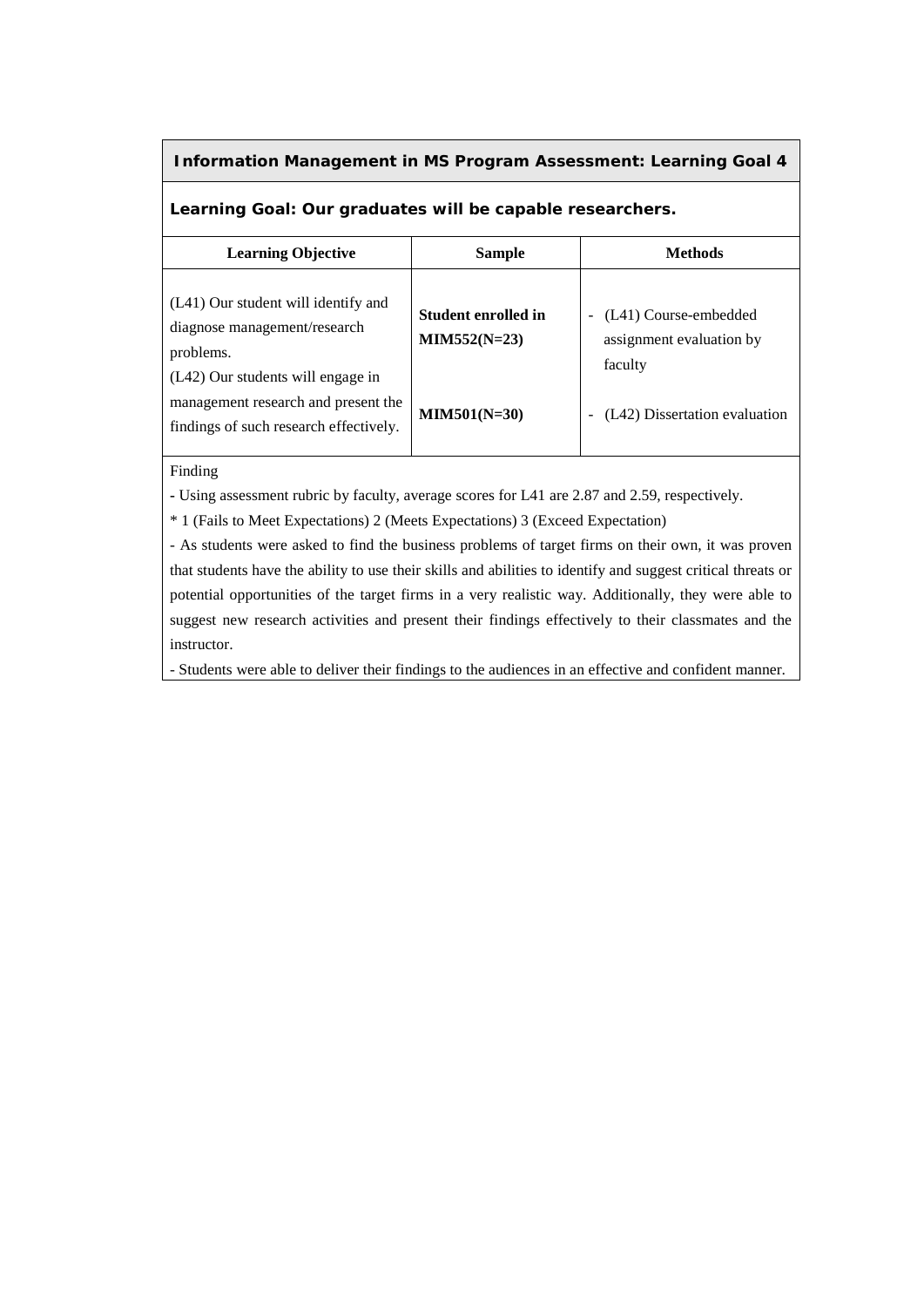# *Data Analysis and Results*

| Assessment Learning Goal 1(L11): MIM501 (N=30) |                |                |                             |                |                                                                                |                             |                |  |
|------------------------------------------------|----------------|----------------|-----------------------------|----------------|--------------------------------------------------------------------------------|-----------------------------|----------------|--|
| <b>Professional Communication</b>              |                |                |                             |                |                                                                                |                             |                |  |
|                                                | $L11$ :        |                |                             |                | Skills to deliver effective presentation accompanied with proper IT management |                             |                |  |
| Student                                        |                | Quality        | Voice                       |                |                                                                                | Use of                      | Ability to     |  |
| Number                                         | Organization   | of slides      | Quality                     | Mannerisms     | Professionalism                                                                | media/rapport               | answer         |  |
|                                                |                |                | and pace                    |                |                                                                                | with audience               | question       |  |
| $\mathbf{1}$                                   | $\overline{2}$ | $\mathfrak{Z}$ | $\mathbf{2}$                | $\overline{2}$ | $\overline{c}$                                                                 | $\sqrt{2}$                  | $\mathfrak{Z}$ |  |
| $\overline{2}$                                 | $\mathfrak{Z}$ | $\sqrt{2}$     | $\sqrt{2}$                  | $\sqrt{2}$     | $\sqrt{2}$                                                                     | $\sqrt{2}$                  | $\mathfrak{Z}$ |  |
| 3                                              | $\overline{2}$ | $\mathfrak{Z}$ | $\sqrt{2}$                  | $\overline{c}$ | $\mathfrak{Z}$                                                                 | $\overline{2}$              | $\overline{c}$ |  |
| $\overline{4}$                                 | 3              | $\mathfrak{Z}$ | $\sqrt{2}$                  | $\overline{c}$ | $\sqrt{2}$                                                                     | $\sqrt{2}$                  | $\mathfrak{Z}$ |  |
| $\sqrt{5}$                                     | $\sqrt{2}$     | $\sqrt{2}$     | $\sqrt{2}$                  | $\,1$          | $\sqrt{2}$                                                                     | $\sqrt{2}$                  | $\,1\,$        |  |
| $\boldsymbol{6}$                               | $\overline{2}$ | $\mathfrak{Z}$ | $\sqrt{2}$                  | $\overline{2}$ | $\mathfrak{Z}$                                                                 | $\overline{2}$              | $\mathfrak{Z}$ |  |
| $\boldsymbol{7}$                               | 3              | $\sqrt{2}$     | $\mathfrak{Z}$              | $\sqrt{2}$     | $\mathfrak{Z}$                                                                 | $\overline{2}$              | $\mathfrak{Z}$ |  |
| $\,8\,$                                        | $\mathfrak{Z}$ | $\sqrt{2}$     | $\sqrt{2}$                  | $\mathfrak{Z}$ | $\sqrt{2}$                                                                     | $\sqrt{2}$                  | $\mathfrak{Z}$ |  |
| 9                                              | $\overline{2}$ | $\mathfrak{Z}$ | $\boldsymbol{\mathfrak{Z}}$ | $\overline{c}$ | $\mathfrak{Z}$                                                                 | $\overline{2}$              | $\overline{c}$ |  |
| 10                                             | $\mathfrak{Z}$ | $\sqrt{2}$     | $\sqrt{2}$                  | 3              | $\sqrt{2}$                                                                     | $\overline{2}$              | 3              |  |
| 11                                             | $\sqrt{2}$     | $\mathfrak{Z}$ | $\sqrt{2}$                  | $\sqrt{2}$     | $\mathfrak{Z}$                                                                 | $\sqrt{2}$                  | $\sqrt{2}$     |  |
| 12                                             | $\mathfrak{Z}$ | $\sqrt{2}$     | $\boldsymbol{2}$            | $\sqrt{2}$     | $\sqrt{3}$                                                                     | $\mathbf{2}$                | $\mathfrak{Z}$ |  |
| 13                                             | 3              | $\sqrt{2}$     | $\mathbf{2}$                | 3              | $\overline{2}$                                                                 | 3                           | $\overline{c}$ |  |
| 14                                             | $\sqrt{2}$     | $\mathfrak{Z}$ | $\sqrt{2}$                  | $\mathfrak{Z}$ | $\sqrt{3}$                                                                     | $\sqrt{2}$                  | $\mathfrak{Z}$ |  |
| 15                                             | 3              | $\sqrt{2}$     | $\overline{c}$              | $\overline{c}$ | $\overline{c}$                                                                 | $\overline{2}$              | 3              |  |
| 16                                             | 3              | $\sqrt{2}$     | $\sqrt{2}$                  | $\overline{3}$ | $\mathfrak{Z}$                                                                 | $\sqrt{2}$                  | $\sqrt{2}$     |  |
| 17                                             | $\sqrt{2}$     | $\mathfrak{Z}$ | $\sqrt{2}$                  | $\sqrt{2}$     | $\ensuremath{\mathfrak{Z}}$                                                    | $\sqrt{2}$                  | $\mathfrak{Z}$ |  |
| 18                                             | $\mathfrak{Z}$ | $\sqrt{2}$     | $\,2$                       | $\sqrt{2}$     | $\sqrt{2}$                                                                     | $\mathfrak{Z}$              | $\mathfrak{Z}$ |  |
| 19                                             | $\overline{2}$ | $\overline{3}$ | $\overline{2}$              | $\mathbf{2}$   | $\overline{2}$                                                                 | $\mathfrak{Z}$              | $\mathfrak{Z}$ |  |
| 20                                             | $\sqrt{2}$     | $\overline{c}$ | $\mathfrak{Z}$              | $\overline{c}$ | $\sqrt{2}$                                                                     | $\mathfrak{Z}$              | $\mathfrak{Z}$ |  |
| 21                                             | 3              | $\overline{c}$ | $\overline{c}$              | $\overline{2}$ | $\mathfrak{Z}$                                                                 | $\overline{c}$              | $\mathfrak{Z}$ |  |
| $22\,$                                         | $\mathfrak{Z}$ | $\mathfrak{Z}$ | 3                           | $\overline{3}$ | $\mathfrak{Z}$                                                                 | $\mathfrak{Z}$              | $\mathfrak{Z}$ |  |
| 23                                             | $\mathfrak{Z}$ | $\overline{3}$ | $\mathfrak{Z}$              | $\mathfrak{Z}$ | $\mathfrak{Z}$                                                                 | $\mathfrak{Z}$              | $\mathfrak{Z}$ |  |
| 24                                             | 3              | $\overline{c}$ | $\overline{c}$              | 3              | $\sqrt{2}$                                                                     | $\mathfrak{Z}$              | $\sqrt{2}$     |  |
| 25                                             | $\,1$          | $\overline{c}$ | $\sqrt{2}$                  | $\,1\,$        | $\sqrt{2}$                                                                     | $\sqrt{2}$                  | $\mathbf{1}$   |  |
| 26                                             | $\mathfrak{Z}$ | $\sqrt{2}$     | $\sqrt{2}$                  | $\sqrt{2}$     | $\sqrt{2}$                                                                     | $\mathfrak{Z}$              | $\mathfrak{Z}$ |  |
| 27                                             | $\sqrt{2}$     | $\mathfrak{Z}$ | $\mathfrak{Z}$              | $\overline{c}$ | $\mathfrak{Z}$                                                                 | $\ensuremath{\mathfrak{Z}}$ | $\sqrt{2}$     |  |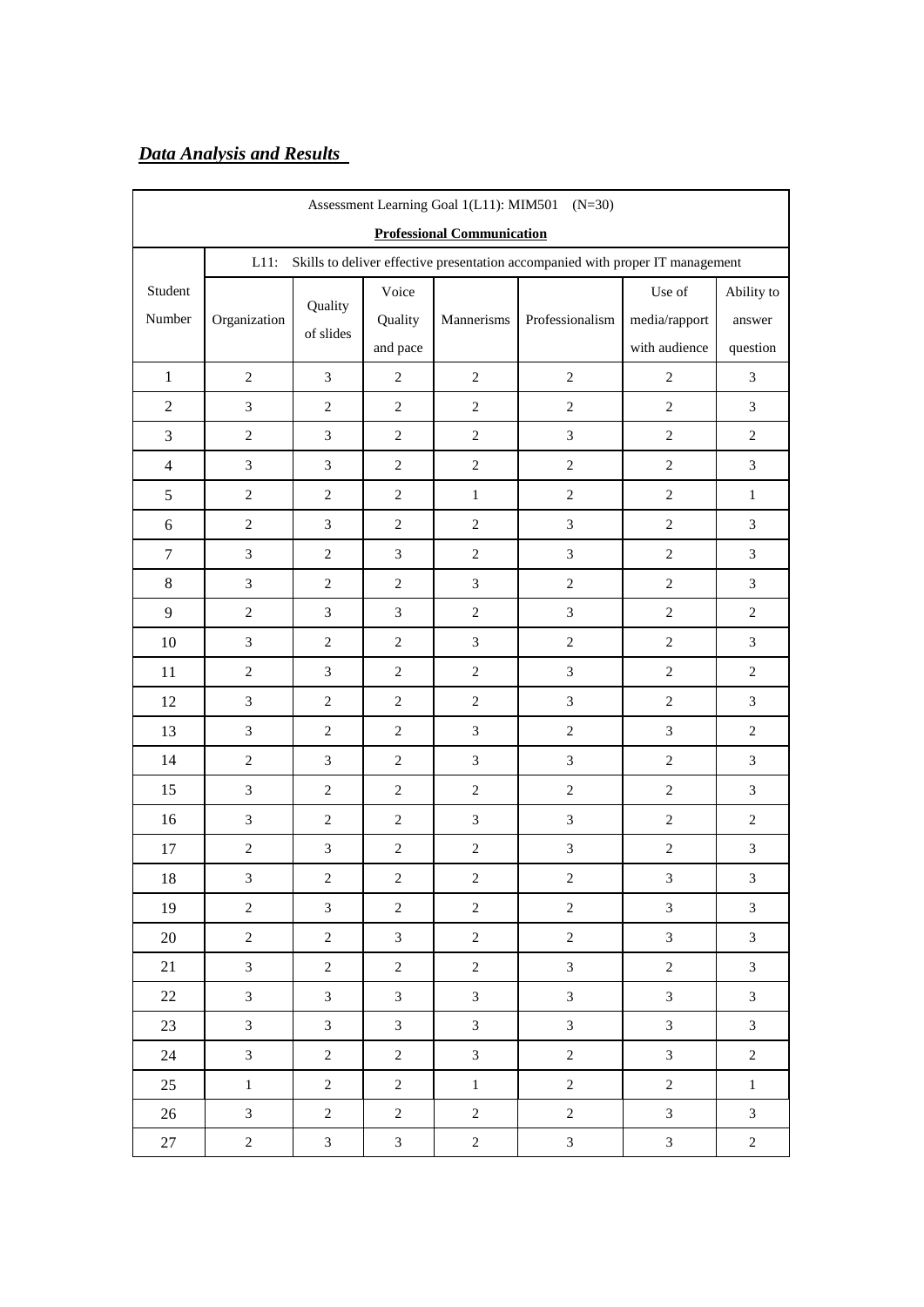| Assessment Learning Goal 1(L12): MIM552 (N=23) |                                                                                    |                |                            |                         |                            |                             |  |  |  |
|------------------------------------------------|------------------------------------------------------------------------------------|----------------|----------------------------|-------------------------|----------------------------|-----------------------------|--|--|--|
| <b>Acadmic Writing</b>                         |                                                                                    |                |                            |                         |                            |                             |  |  |  |
|                                                | L12: Our student will create well-written professional papers on a research topic. |                |                            |                         |                            |                             |  |  |  |
| Student<br>Number                              | Logic and<br>organization                                                          | Language       | Spelling<br>and<br>grammar | Development<br>of ideas | Purpose<br>and<br>audience | Format                      |  |  |  |
| $\mathbf{1}$                                   | $\mathfrak{Z}$                                                                     | $\mathfrak{Z}$ | 3                          | $\mathfrak{Z}$          | $\mathfrak{Z}$             | $\mathfrak{Z}$              |  |  |  |
| $\overline{2}$                                 | $\overline{c}$                                                                     | 3              | 3                          | 3                       | $\overline{2}$             | $\overline{2}$              |  |  |  |
| 3                                              | $\overline{c}$                                                                     | $\mathfrak{Z}$ | 3                          | 33                      | $\overline{2}$             | $\overline{c}$              |  |  |  |
| $\overline{4}$                                 | $\mathfrak{Z}$                                                                     | 3              | $\mathfrak{Z}$             | $\mathfrak{Z}$          | $\mathfrak{Z}$             | $\mathfrak{Z}$              |  |  |  |
| 5                                              | $\overline{c}$                                                                     | 3              | 3                          | $\mathfrak{Z}$          | $\mathfrak{Z}$             | 3                           |  |  |  |
| 6                                              | 3                                                                                  | 3              | 3                          | $\mathfrak{Z}$          | $\mathfrak{Z}$             | $\mathfrak{Z}$              |  |  |  |
| $\tau$                                         | $\mathfrak{Z}$                                                                     | $\mathfrak{Z}$ | 3                          | $\mathfrak{Z}$          | $\mathfrak{Z}$             | $\mathfrak{Z}$              |  |  |  |
| $8\,$                                          | $\overline{c}$                                                                     | 3              | 3                          | $\mathbf{2}$            | $\mathfrak{Z}$             | 3                           |  |  |  |
| $\mathbf{9}$                                   | $\overline{c}$                                                                     | 3              | 3                          | $\sqrt{2}$              | $\mathfrak{Z}$             | $\mathfrak{Z}$              |  |  |  |
| 10                                             | $\overline{c}$                                                                     | $\mathfrak{Z}$ | 3                          | $\sqrt{2}$              | $\mathfrak{Z}$             | $\mathfrak{Z}$              |  |  |  |
| 11                                             | 3                                                                                  | 3              | $\mathfrak{Z}$             | $\mathfrak{Z}$          | $\mathfrak{Z}$             | $\mathfrak{Z}$              |  |  |  |
| 12                                             | $\sqrt{2}$                                                                         | 3              | 3                          | $\mathfrak{Z}$          | $\mathfrak{Z}$             | $\mathfrak{Z}$              |  |  |  |
| 13                                             | $\mathfrak{Z}$                                                                     | $\mathfrak{Z}$ | $\mathfrak{Z}$             | $\mathfrak{Z}$          | $\mathfrak{Z}$             | $\mathfrak{Z}$              |  |  |  |
| 14                                             | $\mathfrak{Z}$                                                                     | $\mathfrak{Z}$ | 3                          | $\mathfrak{Z}$          | $\mathfrak{Z}$             | $\mathfrak{Z}$              |  |  |  |
| 15                                             | 3                                                                                  | $\overline{3}$ | 3                          | 3                       | $\overline{3}$             | $\mathfrak{Z}$              |  |  |  |
| 16                                             | $\mathfrak{Z}$                                                                     | 3              | $\mathfrak{Z}$             | $\mathfrak{Z}$          | $\mathfrak{Z}$             | $\mathfrak{Z}$              |  |  |  |
| 17                                             | $\mathfrak{Z}$                                                                     | $\mathfrak{Z}$ | 3                          | $\mathfrak{Z}$          | 3                          | 3                           |  |  |  |
| 18                                             | $\sqrt{2}$                                                                         | $\mathfrak{Z}$ | 3                          | 3                       | 3                          | 3                           |  |  |  |
| 19                                             | $\mathfrak{Z}$                                                                     | $\mathfrak{Z}$ | $\mathfrak{Z}$             | $\mathfrak{Z}$          | $\mathfrak{Z}$             | $\mathfrak{Z}$              |  |  |  |
| 20                                             | $\overline{3}$                                                                     | $\mathfrak{Z}$ | 3                          | $\overline{3}$          | $\mathfrak{Z}$             | $\mathfrak{Z}$              |  |  |  |
| 21                                             | $\overline{c}$                                                                     | $\mathfrak{Z}$ | 3                          | $\mathfrak{Z}$          | $\boldsymbol{2}$           | $\mathfrak{Z}$              |  |  |  |
| 22                                             | $\overline{3}$                                                                     | $\mathfrak{Z}$ | 3                          | $\overline{3}$          | $\mathfrak{Z}$             | $\mathfrak{Z}$              |  |  |  |
| 23                                             | $\mathfrak{Z}$                                                                     | $\sqrt{3}$     | $\mathfrak{Z}$             | $\overline{3}$          | $\mathfrak{Z}$             | $\ensuremath{\mathfrak{Z}}$ |  |  |  |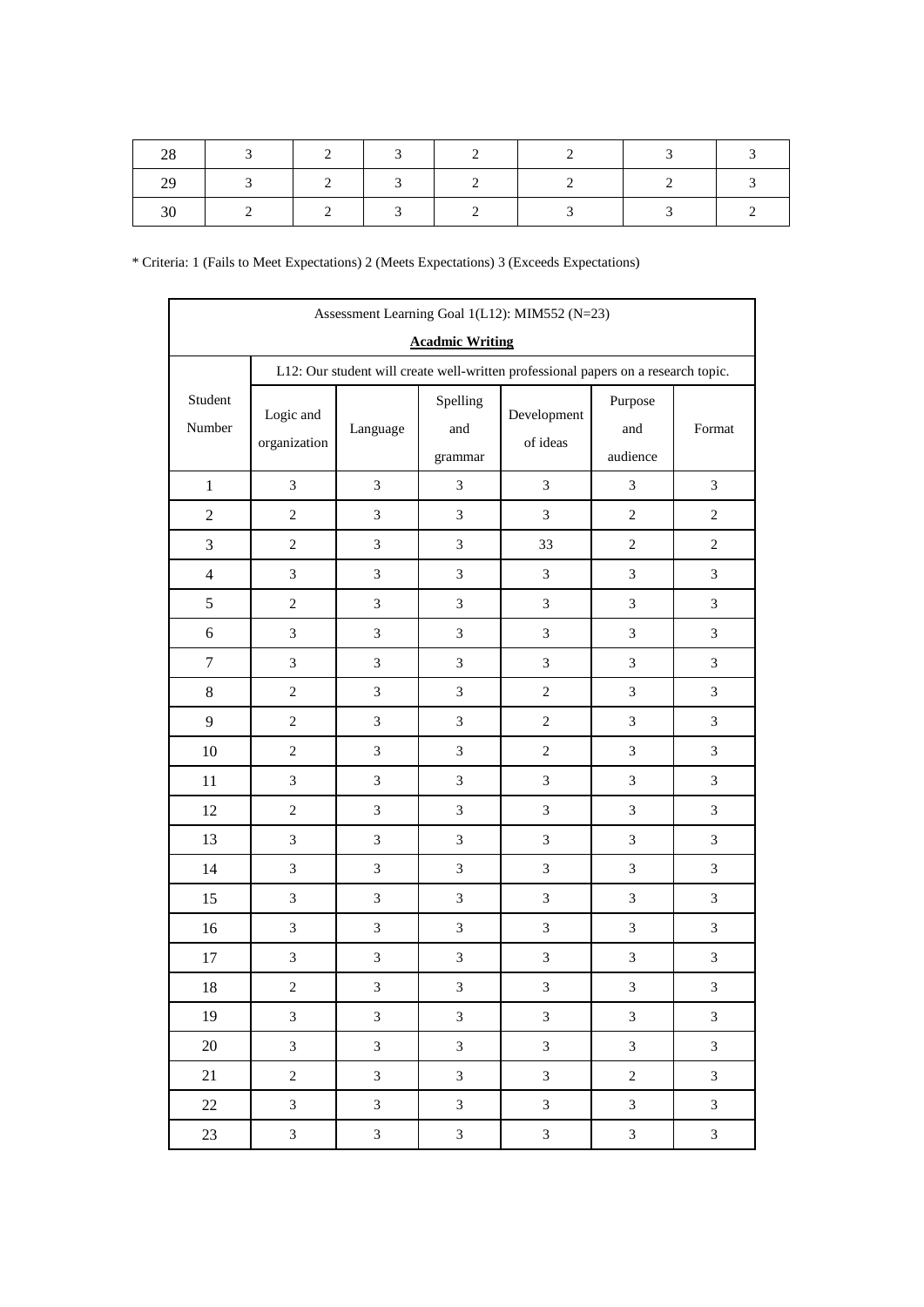| Assessment Learning Goal 2(L21): MIM501 (N=30)   |                                                                                                                                                   |                                                   |                                         |                                        |                               |                 |                             |  |
|--------------------------------------------------|---------------------------------------------------------------------------------------------------------------------------------------------------|---------------------------------------------------|-----------------------------------------|----------------------------------------|-------------------------------|-----------------|-----------------------------|--|
| <b>Strategic Thinking &amp; Value Innovation</b> |                                                                                                                                                   |                                                   |                                         |                                        |                               |                 |                             |  |
|                                                  | Using appropriate analytical techniques to solve IT management problems and will<br>$L21$ :<br>demonstrate the ability of sound business research |                                                   |                                         |                                        |                               |                 |                             |  |
| Student<br>Number                                | Factual<br>knowledge                                                                                                                              | Application<br>of strategic<br>analytical<br>tool | Application<br>of financial<br>analysis | Identification<br>of<br>problem/issues | Generation of<br>alternatives | Recommendations | <b>Business</b><br>research |  |
| $\mathbf{1}$                                     | $\mathfrak{Z}$                                                                                                                                    | 3                                                 | $\overline{2}$                          | $\overline{2}$                         | $\overline{2}$                | $\overline{2}$  | $\overline{c}$              |  |
| $\overline{2}$                                   | $\mathfrak{Z}$                                                                                                                                    | $\sqrt{2}$                                        | $\sqrt{2}$                              | $\mathfrak{Z}$                         | $\sqrt{2}$                    | $\overline{c}$  | $\overline{c}$              |  |
| 3                                                | 3                                                                                                                                                 | $\mathfrak{Z}$                                    | $\overline{2}$                          | $\overline{c}$                         | $\overline{2}$                | $\mathfrak{Z}$  | 2                           |  |
| $\overline{4}$                                   | $\mathfrak{Z}$                                                                                                                                    | $\mathfrak{Z}$                                    | $\overline{2}$                          | $\sqrt{2}$                             | $\overline{2}$                | $\overline{c}$  | 3                           |  |
| $\sqrt{5}$                                       | $\overline{2}$                                                                                                                                    | $\sqrt{2}$                                        | $\overline{c}$                          | $\mathbf{1}$                           | $\overline{2}$                | $\sqrt{2}$      | $\mathbf{1}$                |  |
| 6                                                | $\overline{2}$                                                                                                                                    | $\mathfrak{Z}$                                    | $\overline{2}$                          | $\mathbf{2}$                           | 3                             | $\overline{c}$  | 3                           |  |
| $\tau$                                           | $\mathfrak{Z}$                                                                                                                                    | $\sqrt{2}$                                        | $\overline{2}$                          | $\overline{c}$                         | $\overline{2}$                | $\mathfrak{Z}$  | 3                           |  |
| $\,8\,$                                          | $\mathfrak{Z}$                                                                                                                                    | $\sqrt{2}$                                        | $\sqrt{2}$                              | $\mathfrak{Z}$                         | $\overline{2}$                | $\overline{c}$  | 3                           |  |
| 9                                                | 3                                                                                                                                                 | $\mathfrak{Z}$                                    | $\overline{2}$                          | $\sqrt{2}$                             | 3                             | $\overline{c}$  | $\overline{c}$              |  |
| 10                                               | $\mathfrak{Z}$                                                                                                                                    | $\overline{c}$                                    | $\overline{2}$                          | $\mathfrak{Z}$                         | $\overline{2}$                | $\overline{c}$  | 3                           |  |
| 11                                               | $\mathfrak{Z}$                                                                                                                                    | $\mathfrak{Z}$                                    | $\overline{2}$                          | $\sqrt{2}$                             | $\sqrt{2}$                    | $\sqrt{2}$      | 3                           |  |
| 12                                               | $\overline{2}$                                                                                                                                    | $\overline{c}$                                    | 2                                       | $\mathbf{2}$                           | 3                             | 3               | 3                           |  |
| 13                                               | $\mathfrak{Z}$                                                                                                                                    | $\sqrt{2}$                                        | $\overline{2}$                          | $\mathfrak{Z}$                         | $\overline{2}$                | $\mathfrak{Z}$  | $\overline{c}$              |  |
| 14                                               | $\sqrt{2}$                                                                                                                                        | $\mathfrak{Z}$                                    | $\overline{2}$                          | $\ensuremath{\mathfrak{Z}}$            | $\mathfrak{Z}$                | $\sqrt{2}$      | $\mathfrak{Z}$              |  |
| 15                                               | 3                                                                                                                                                 | $\sqrt{2}$                                        | $\overline{c}$                          | $\sqrt{2}$                             | $\sqrt{2}$                    | $\sqrt{2}$      | 3                           |  |
| 16                                               | 3                                                                                                                                                 | $\overline{c}$                                    | 2                                       | 3                                      | 3                             | $\mathbf{2}$    | 3                           |  |
| 17                                               | $\mathfrak{Z}$                                                                                                                                    | $\overline{c}$                                    | $\overline{2}$                          | $\boldsymbol{2}$                       | $\mathfrak{Z}$                | $\sqrt{2}$      | 3                           |  |
| 18                                               | 3                                                                                                                                                 | $\overline{c}$                                    | $\overline{2}$                          | $\overline{2}$                         | $\overline{2}$                | $\mathfrak{Z}$  | 3                           |  |
| 19                                               | $\sqrt{2}$                                                                                                                                        | $\overline{c}$                                    | $\overline{2}$                          | $\overline{c}$                         | $\overline{3}$                | $\mathfrak{Z}$  | $\overline{3}$              |  |
| 20                                               | $\overline{2}$                                                                                                                                    | $\overline{c}$                                    | $\overline{2}$                          | $\mathfrak{Z}$                         | $\overline{c}$                | $\mathfrak{Z}$  | 3                           |  |
| 21                                               | 3                                                                                                                                                 | $\overline{c}$                                    | $\overline{2}$                          | $\overline{c}$                         | $\overline{2}$                | $\mathfrak{Z}$  | $\mathfrak{Z}$              |  |
| 22                                               | $\mathfrak{Z}$                                                                                                                                    | $\overline{3}$                                    | $\overline{2}$                          | $\mathfrak{Z}$                         | $\overline{3}$                | $\mathfrak{Z}$  | 3                           |  |
| 23                                               | $\mathfrak{Z}$                                                                                                                                    | $\mathfrak{Z}$                                    | $\overline{2}$                          | $\mathfrak{Z}$                         | 3                             | $\mathfrak{Z}$  | 3                           |  |
| 24                                               | $\mathfrak{Z}$                                                                                                                                    | $\sqrt{2}$                                        | $\boldsymbol{2}$                        | $\mathfrak{Z}$                         | $\overline{c}$                | $\mathfrak{Z}$  | $\overline{c}$              |  |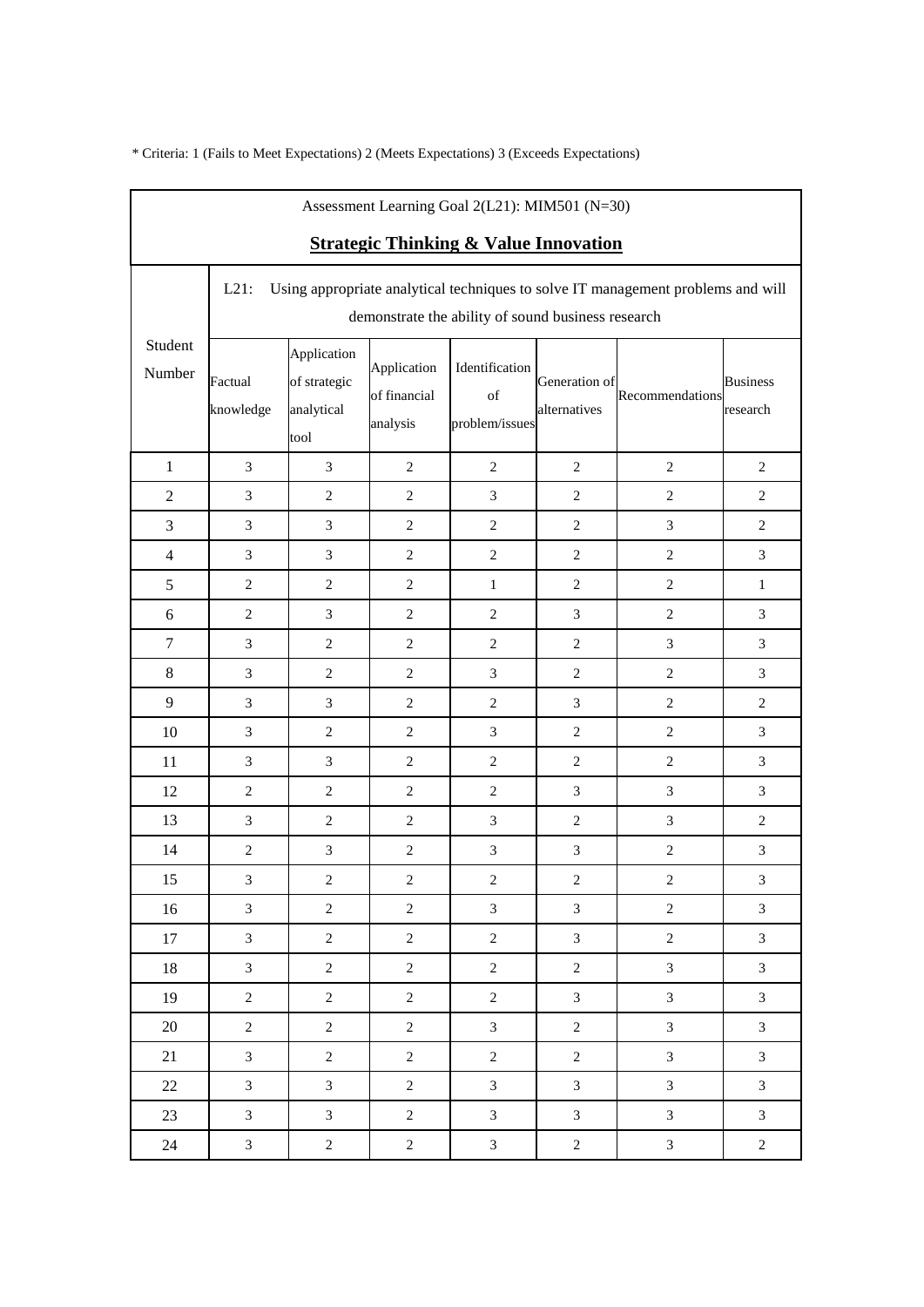| 25 |   | ◠ | ◠ |   |  |  |
|----|---|---|---|---|--|--|
| 26 | ◠ | ◠ | ◠ | ◠ |  |  |
| 27 |   |   |   |   |  |  |
| 28 |   |   |   |   |  |  |
| 29 |   |   |   |   |  |  |
| 30 |   |   |   |   |  |  |

| Assessment Learning Goal 2(L22): MIM552 (N=23)<br><b>Strategic Thinking &amp; Value Innovation</b> |                                                     |                         |                             |                         |                       |  |  |
|----------------------------------------------------------------------------------------------------|-----------------------------------------------------|-------------------------|-----------------------------|-------------------------|-----------------------|--|--|
| Student                                                                                            | $L22$ :<br>Studying emerging information technology |                         |                             |                         |                       |  |  |
| Number                                                                                             | Consideration                                       | Management<br>principle | Intellectual<br>sensitivity | Horizontal<br>synthesis | Vertical<br>synthesis |  |  |
| $\mathbf{1}$                                                                                       | 3                                                   | 3                       | 3                           | 3                       | 3                     |  |  |
| $\overline{2}$                                                                                     | 3                                                   | $\overline{c}$          | 3                           | 3                       | 3                     |  |  |
| 3                                                                                                  | $\mathfrak{Z}$                                      | 3                       | 3                           | $\mathfrak{Z}$          | 3                     |  |  |
| $\overline{4}$                                                                                     | 3                                                   | 3                       | $\mathfrak{Z}$              | $\mathfrak{Z}$          | $\mathfrak{Z}$        |  |  |
| 5                                                                                                  | 2                                                   | $\overline{2}$          | 3                           | 3                       | 3                     |  |  |
| 6                                                                                                  | 3                                                   | 3                       | $\mathfrak{Z}$              | $\mathfrak{Z}$          | 3                     |  |  |
| $\overline{7}$                                                                                     | $\mathfrak{Z}$                                      | 3                       | $\mathfrak{Z}$              | $\mathfrak{Z}$          | $\mathfrak{Z}$        |  |  |
| 8                                                                                                  | $\overline{c}$                                      | $\overline{c}$          | 3                           | 3                       | 3                     |  |  |
| 9                                                                                                  | 3                                                   | 3                       | 3                           | 3                       | 3                     |  |  |
| 10                                                                                                 | 3                                                   | 3                       | 3                           | $\mathfrak{Z}$          | 3                     |  |  |
| 11                                                                                                 | 3                                                   | 3                       | $\mathfrak{Z}$              | $\mathfrak{Z}$          | 3                     |  |  |
| 12                                                                                                 | $\overline{c}$                                      | 3                       | 3                           | 3                       | 3                     |  |  |
| 13                                                                                                 | 3                                                   | 3                       | 3                           | 3                       | 3                     |  |  |
| 14                                                                                                 | 3                                                   | 3                       | 3                           | $\mathfrak{Z}$          | 3                     |  |  |
| 15                                                                                                 | 3                                                   | 3                       | 3                           | $\mathfrak{Z}$          | 3                     |  |  |
| 16                                                                                                 | 3                                                   | 3                       | 3                           | 3                       | 3                     |  |  |
| 17                                                                                                 | 3                                                   | 3                       | 3                           | 3                       | 3                     |  |  |
| 18                                                                                                 | $\mathfrak{Z}$                                      | $\overline{c}$          | $\mathfrak{Z}$              | $\mathfrak{Z}$          | 3                     |  |  |
| 19                                                                                                 | 3                                                   | 3                       | $\sqrt{3}$                  | $\sqrt{3}$              | $\mathfrak{Z}$        |  |  |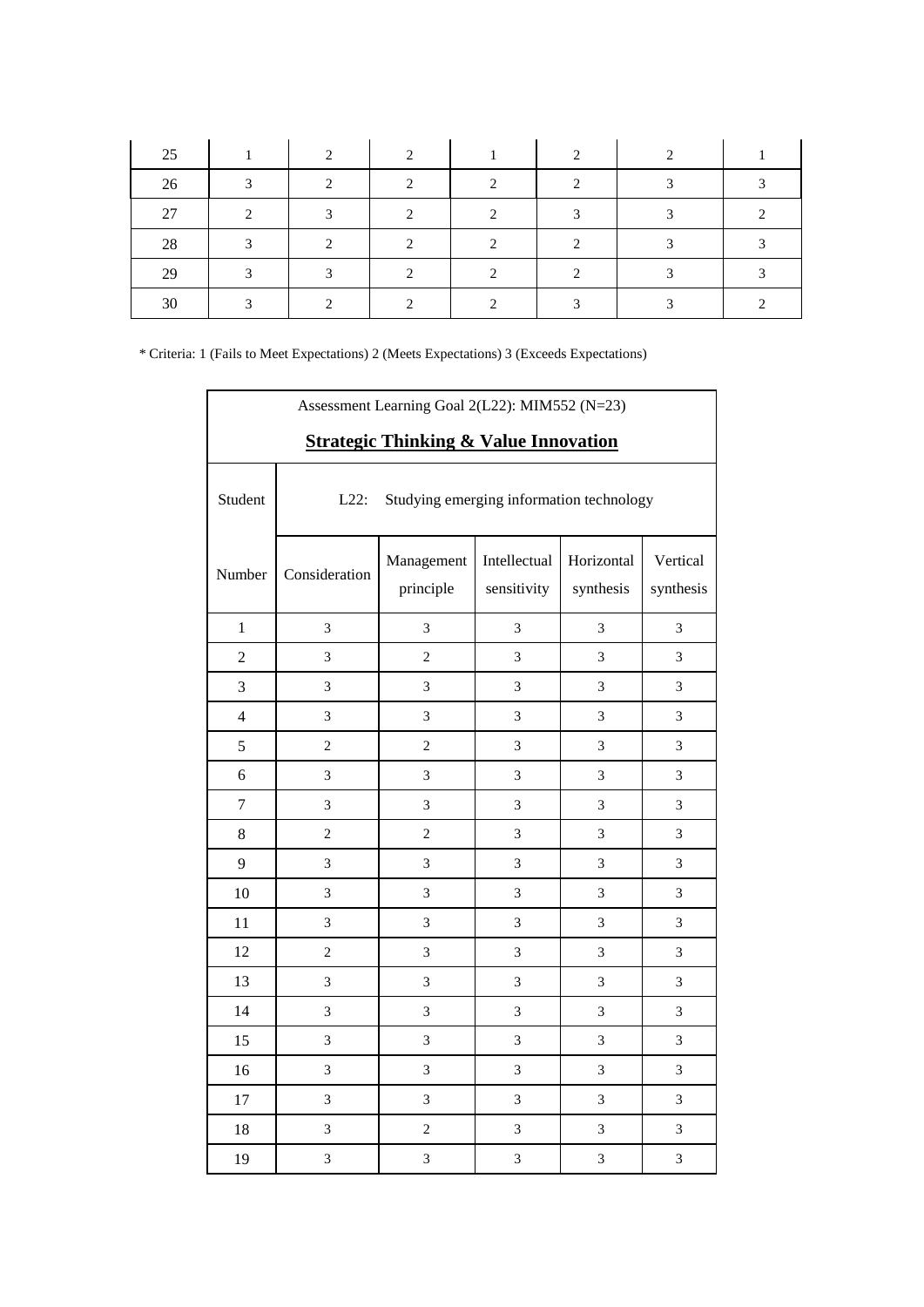| 20 |  | $\overline{a}$ | $\mathbf{c}$ | $\mathbf{c}$ |
|----|--|----------------|--------------|--------------|
|    |  | $\overline{a}$ | ◠            |              |
| 22 |  | 2              |              |              |
| 23 |  | 2              |              |              |

| Assessment Learning Goal 3(L31): MIM552 (N=23) |                                                                                       |                                       |  |  |  |
|------------------------------------------------|---------------------------------------------------------------------------------------|---------------------------------------|--|--|--|
| Domain expertise in IT Management              |                                                                                       |                                       |  |  |  |
| Student                                        | L31: Building IT management industry specific knowledge and understand the key issues |                                       |  |  |  |
| Number                                         | Build industry specific knowledge                                                     | Understand the key issues of business |  |  |  |
|                                                |                                                                                       | environment                           |  |  |  |
| $\mathbf{1}$                                   | $\ensuremath{\mathfrak{Z}}$                                                           | $\mathfrak{Z}$                        |  |  |  |
| $\mathfrak{2}$                                 | $\overline{c}$                                                                        | $\mathfrak{Z}$                        |  |  |  |
| $\mathfrak{Z}$                                 | 3                                                                                     | $\mathfrak{Z}$                        |  |  |  |
| $\overline{4}$                                 | $\sqrt{3}$                                                                            | $\mathfrak{Z}$                        |  |  |  |
| $\mathfrak{S}$                                 | $\mathfrak{Z}$                                                                        | $\boldsymbol{\mathfrak{Z}}$           |  |  |  |
| $\sqrt{6}$                                     | $\mathfrak{Z}$                                                                        | $\mathfrak 3$                         |  |  |  |
| $\tau$                                         | $\sqrt{3}$                                                                            | $\mathfrak{Z}$                        |  |  |  |
| $\,8\,$                                        | $\ensuremath{\mathfrak{Z}}$                                                           | $\mathfrak{Z}$                        |  |  |  |
| $\overline{9}$                                 | $\sqrt{2}$                                                                            | $\sqrt{2}$                            |  |  |  |
| 10                                             | $\sqrt{2}$                                                                            | $\sqrt{2}$                            |  |  |  |
| 11                                             | $\mathfrak{Z}$                                                                        | $\mathfrak{Z}$                        |  |  |  |
| 12                                             | $\sqrt{2}$                                                                            | $\sqrt{2}$                            |  |  |  |
| 13                                             | $\sqrt{3}$                                                                            | $\mathfrak{Z}$                        |  |  |  |
| 14                                             | $\sqrt{3}$                                                                            | $\mathfrak{Z}$                        |  |  |  |
| 15                                             | $\mathfrak{Z}$                                                                        | $\mathfrak 3$                         |  |  |  |
| 16                                             | $\ensuremath{\mathfrak{Z}}$                                                           | $\mathfrak{Z}$                        |  |  |  |
| 17                                             | $\sqrt{3}$                                                                            | $\mathfrak{Z}$                        |  |  |  |
| 18                                             | 3                                                                                     | $\mathfrak{Z}$                        |  |  |  |
| 19                                             | $\mathfrak{Z}$                                                                        | $\ensuremath{\mathfrak{Z}}$           |  |  |  |
| $20\,$                                         | $\mathfrak{Z}$                                                                        | $\mathfrak{Z}$                        |  |  |  |
| 21                                             | $\mathfrak{Z}$                                                                        | $\overline{3}$                        |  |  |  |
| $22\,$                                         | $\mathfrak{Z}$                                                                        | $\ensuremath{\mathfrak{Z}}$           |  |  |  |
| 23                                             | $\mathfrak{Z}$                                                                        | $\mathfrak{Z}$                        |  |  |  |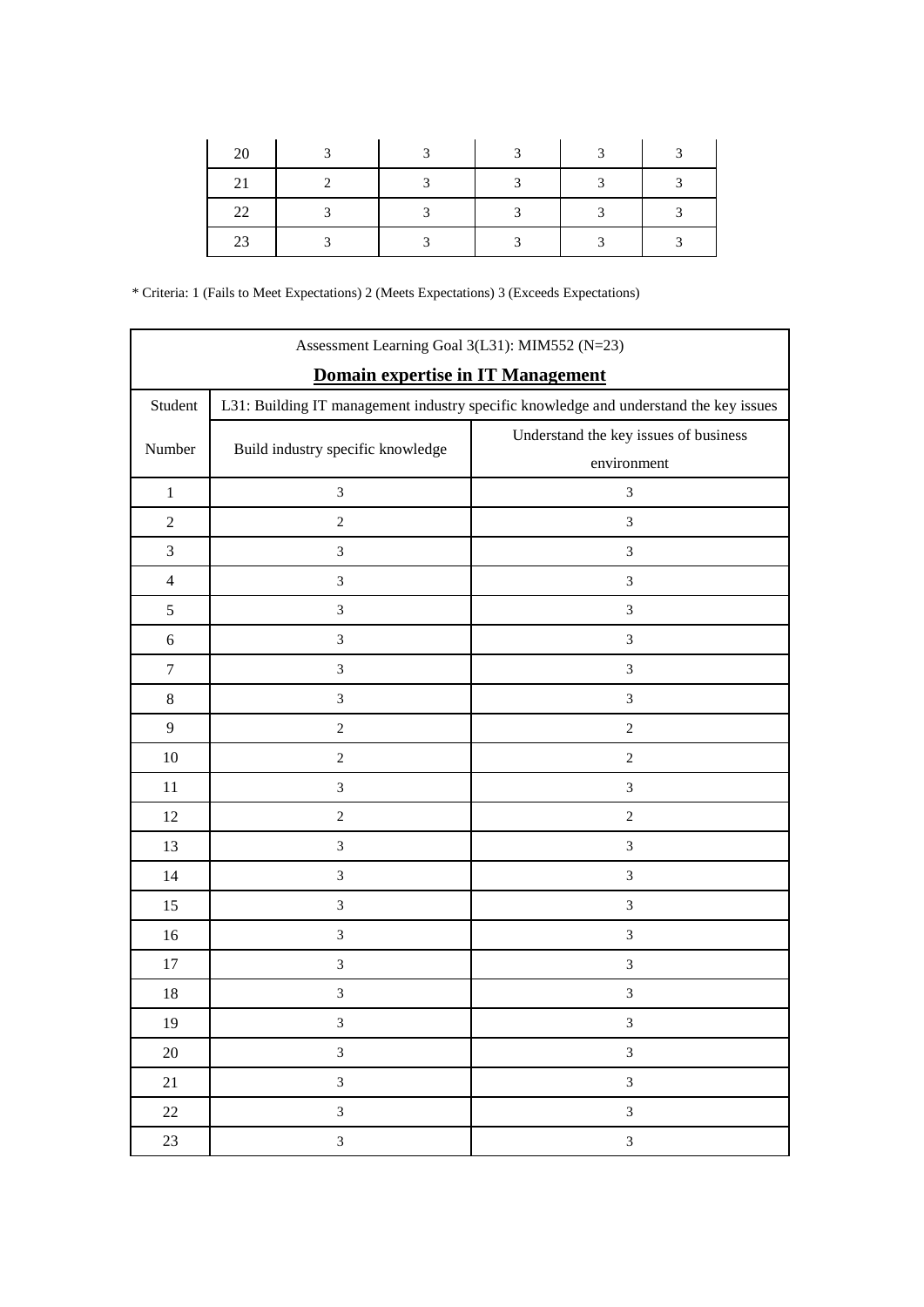| Assessment L2earning Goal 3(L32): MIM552 (N=23) |                                                                               |                                               |  |  |  |
|-------------------------------------------------|-------------------------------------------------------------------------------|-----------------------------------------------|--|--|--|
| Domain3 expertise in IT Management              |                                                                               |                                               |  |  |  |
| Student                                         | L32: Applying domai3n expertise to the business problems in the IT management |                                               |  |  |  |
| Number                                          | Apply industry specific knowledge to a<br>specific problem                    | Recommend solutions using structured approach |  |  |  |
| $\,1$                                           | 3                                                                             | $\mathfrak{Z}$                                |  |  |  |
| $\sqrt{2}$                                      | $\boldsymbol{2}$                                                              | $\sqrt{2}$                                    |  |  |  |
| $\mathfrak{Z}$                                  | 3                                                                             | $\ensuremath{\mathfrak{Z}}$                   |  |  |  |
| $\overline{4}$                                  | 3                                                                             | $\ensuremath{\mathfrak{Z}}$                   |  |  |  |
| 5                                               | $\mathfrak{Z}$                                                                | $\ensuremath{\mathfrak{Z}}$                   |  |  |  |
| $\sqrt{6}$                                      | $\sqrt{2}$                                                                    | $\ensuremath{\mathfrak{Z}}$                   |  |  |  |
| $\boldsymbol{7}$                                | $\mathfrak{Z}$                                                                | $\mathfrak{Z}$                                |  |  |  |
| $\,8\,$                                         | $\mathfrak{Z}$                                                                | $\mathfrak{Z}$                                |  |  |  |
| $\mathbf{9}$                                    | $\mathfrak{Z}$                                                                | $\ensuremath{\mathfrak{Z}}$                   |  |  |  |
| $10\,$                                          | $\sqrt{2}$                                                                    | $\sqrt{2}$                                    |  |  |  |
| 11                                              | $\mathfrak{Z}$                                                                | $\ensuremath{\mathfrak{Z}}$                   |  |  |  |
| 12                                              | $\sqrt{2}$                                                                    | $\sqrt{2}$                                    |  |  |  |
| 13                                              | 3                                                                             | $\mathfrak{Z}$                                |  |  |  |
| 14                                              | $\mathfrak{Z}$                                                                | $\mathfrak{Z}$                                |  |  |  |
| 15                                              | $\mathfrak{Z}$                                                                | $\mathfrak{Z}$                                |  |  |  |
| 16                                              | $\mathfrak{Z}$                                                                | $\ensuremath{\mathfrak{Z}}$                   |  |  |  |
| 17                                              | $\mathfrak{Z}$                                                                | $\ensuremath{\mathfrak{Z}}$                   |  |  |  |
| 18                                              | $\mathfrak{Z}$                                                                | $\ensuremath{\mathfrak{Z}}$                   |  |  |  |
| 19                                              | 3                                                                             | $\ensuremath{\mathfrak{Z}}$                   |  |  |  |
| $20\,$                                          | $\mathfrak{Z}$                                                                | $\mathfrak{Z}$                                |  |  |  |
| $21\,$                                          | $\overline{\mathbf{3}}$                                                       | $\mathfrak{Z}$                                |  |  |  |
| $22\,$                                          | $\overline{3}$                                                                | $\ensuremath{\mathfrak{Z}}$                   |  |  |  |
| 23                                              | $\overline{3}$                                                                | $\mathfrak{Z}$                                |  |  |  |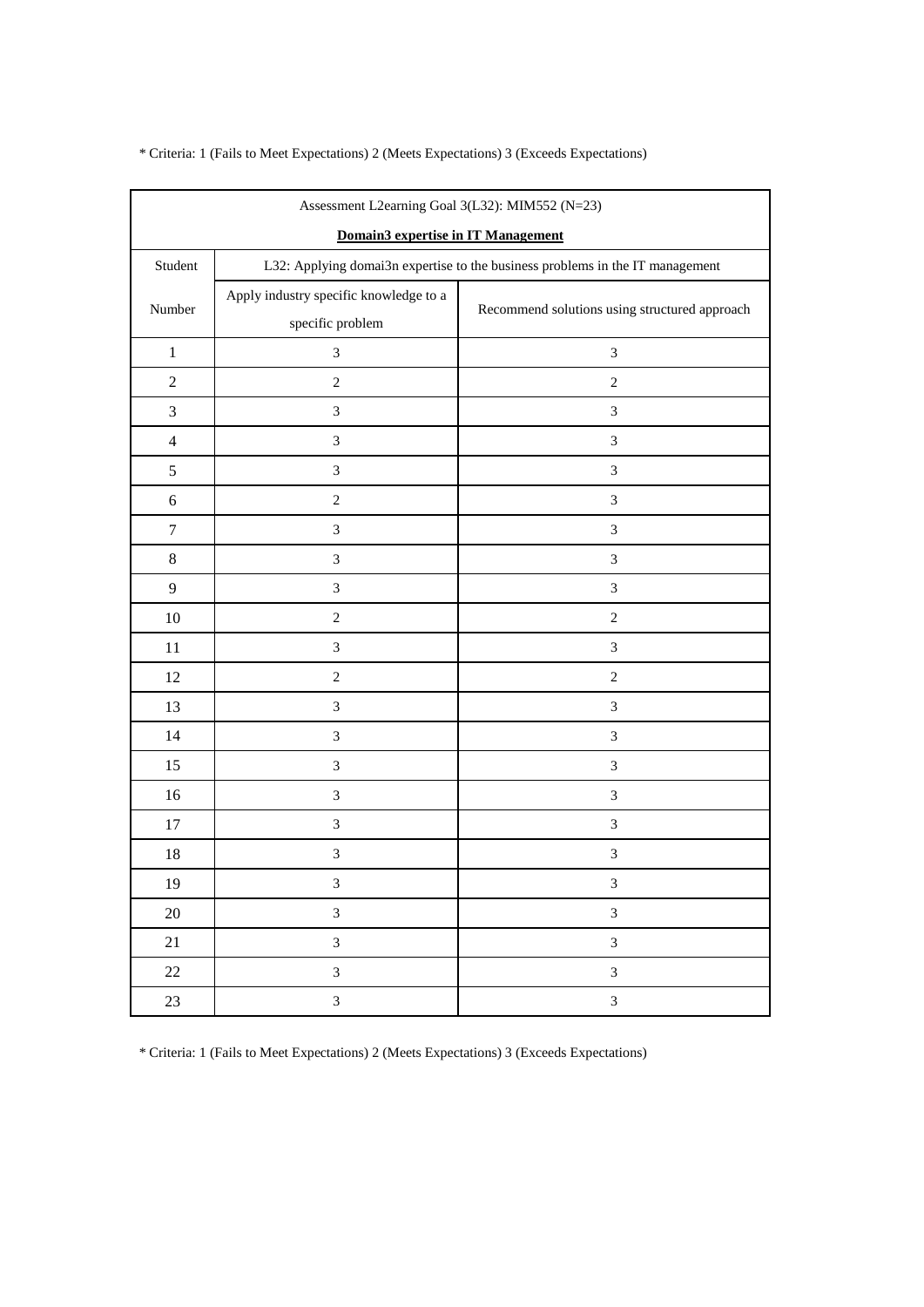| Assessment Learning Goal 4(L41): MIM552 (N=23) |                                                                       |                                    |                            |                             |                                                           |                                                                               |                                                                                                                            |
|------------------------------------------------|-----------------------------------------------------------------------|------------------------------------|----------------------------|-----------------------------|-----------------------------------------------------------|-------------------------------------------------------------------------------|----------------------------------------------------------------------------------------------------------------------------|
| <b>Analytical and Creative Thinking</b>        |                                                                       |                                    |                            |                             |                                                           |                                                                               |                                                                                                                            |
| Student                                        | L41: Capability to identify and diagnose management/research problems |                                    |                            |                             |                                                           |                                                                               |                                                                                                                            |
| Number                                         | Identify<br>management/research<br>issue and concepts                 | Identify<br>alternative<br>options | Quantitative<br>evaluation | Qualitative<br>evaluation   | Present and<br>organize<br>work in a<br>logical<br>manner | Use new<br>ideas and<br>analysis<br>methods not<br>included in<br>the problem | Use ethical<br>and<br>professionally<br>responsible<br>documentation<br>and propose<br>ethical<br>responsible<br>solutions |
| $\mathbf{1}$                                   | 3                                                                     | 3                                  | 3                          | $\mathfrak{Z}$              | 3                                                         | 3                                                                             | 3                                                                                                                          |
| $\overline{2}$                                 | $\overline{2}$                                                        | $\overline{c}$                     | 3                          | $\mathfrak{Z}$              | 3                                                         | $\overline{2}$                                                                | $\overline{3}$                                                                                                             |
| 3                                              | $\mathbf{2}$                                                          | $\overline{c}$                     | $\mathfrak{Z}$             | $\ensuremath{\mathfrak{Z}}$ | 2                                                         | $\overline{c}$                                                                | $\mathfrak{Z}$                                                                                                             |
| $\overline{4}$                                 | $\mathfrak{Z}$                                                        | 3                                  | 3                          | 3                           | 3                                                         | 3                                                                             | 3                                                                                                                          |
| 5                                              | $\overline{2}$                                                        | $\overline{c}$                     | 3                          | 3                           | 3                                                         | $\overline{c}$                                                                | 3                                                                                                                          |
| 6                                              | $\mathfrak{Z}$                                                        | $\mathfrak{Z}$                     | 3                          | $\mathfrak{Z}$              | $\mathbf{2}$                                              | 3                                                                             | $\mathfrak{Z}$                                                                                                             |
| $\tau$                                         | 3                                                                     | 3                                  | 3                          | $\boldsymbol{\mathfrak{Z}}$ | 3                                                         | 3                                                                             | $\overline{3}$                                                                                                             |
| 8                                              | $\mathfrak{Z}$                                                        | 3                                  | 3                          | 3                           | 3                                                         | $\overline{2}$                                                                | $\overline{3}$                                                                                                             |
| 9                                              | $\mathfrak{Z}$                                                        | $\mathfrak{Z}$                     | $\mathfrak{Z}$             | $\boldsymbol{\mathfrak{Z}}$ | 3                                                         | $\overline{2}$                                                                | $\mathfrak{Z}$                                                                                                             |
| 10                                             | 3                                                                     | 3                                  | 3                          | 3                           | 2                                                         | $\overline{c}$                                                                | 3                                                                                                                          |
| 11                                             | 3                                                                     | $\mathfrak{Z}$                     | 3                          | $\boldsymbol{\mathfrak{Z}}$ | 3                                                         | 3                                                                             | 3                                                                                                                          |
| 12                                             | $\mathfrak{Z}$                                                        | 3                                  | $\mathfrak{Z}$             | $\ensuremath{\mathfrak{Z}}$ | $\ensuremath{\mathfrak{Z}}$                               | $\sqrt{2}$                                                                    | $\mathfrak{Z}$                                                                                                             |
| 13                                             | $\mathfrak{Z}$                                                        | 3                                  | 3                          | $\mathfrak{Z}$              | 3                                                         | 3                                                                             | $\mathfrak{Z}$                                                                                                             |
| 14                                             | $\overline{3}$                                                        | $\overline{3}$                     | $\mathfrak{Z}$             | $\mathfrak{Z}$              | $\mathfrak{Z}$                                            | $\overline{3}$                                                                | $\mathfrak{Z}$                                                                                                             |
| 15                                             | $\mathfrak{Z}$                                                        | $\mathfrak{Z}$                     | $\mathfrak{Z}$             | $\mathfrak{Z}$              | $\mathfrak{Z}$                                            | $\mathfrak{Z}$                                                                | $\overline{3}$                                                                                                             |
| 16                                             | $\mathfrak{Z}$                                                        | $\mathfrak{Z}$                     | $\mathfrak{Z}$             | $\mathfrak{Z}$              | $\mathfrak{Z}$                                            | $\overline{3}$                                                                | $\mathfrak{Z}$                                                                                                             |
| 17                                             | $\mathfrak{Z}$                                                        | 3                                  | $\mathfrak{Z}$             | 3                           | $\mathfrak{Z}$                                            | $\overline{3}$                                                                | $\mathfrak{Z}$                                                                                                             |
| 18                                             | $\mathfrak{Z}$                                                        | $\mathfrak{Z}$                     | $\mathfrak{Z}$             | $\ensuremath{\mathfrak{Z}}$ | $\ensuremath{\mathfrak{Z}}$                               | $\sqrt{2}$                                                                    | $\mathfrak{Z}$                                                                                                             |
| 19                                             | $\mathfrak{Z}$                                                        | 3                                  | $\overline{3}$             | $\mathfrak{Z}$              | $\mathfrak{Z}$                                            | $\overline{3}$                                                                | $\overline{3}$                                                                                                             |
| $20\,$                                         | $\overline{3}$                                                        | $\mathfrak{Z}$                     | $\mathfrak{Z}$             | $\mathfrak{Z}$              | $\mathfrak{Z}$                                            | $\overline{3}$                                                                | $\mathfrak{Z}$                                                                                                             |
| 21                                             | $\boldsymbol{2}$                                                      | $\overline{c}$                     | $\mathfrak{Z}$             | $\ensuremath{\mathfrak{Z}}$ | $\sqrt{2}$                                                | $\overline{c}$                                                                | $\mathfrak{Z}$                                                                                                             |
| 22                                             | $\mathfrak{Z}$                                                        | 3                                  | 3                          | 3                           | 3                                                         | $\overline{3}$                                                                | $\mathfrak{Z}$                                                                                                             |
| 23                                             | $\mathfrak{Z}$                                                        | $\mathfrak{Z}$                     | $\mathfrak{Z}$             | $\mathfrak{Z}$              | $\mathfrak{Z}$                                            | $\mathfrak{Z}$                                                                | $\mathfrak{Z}$                                                                                                             |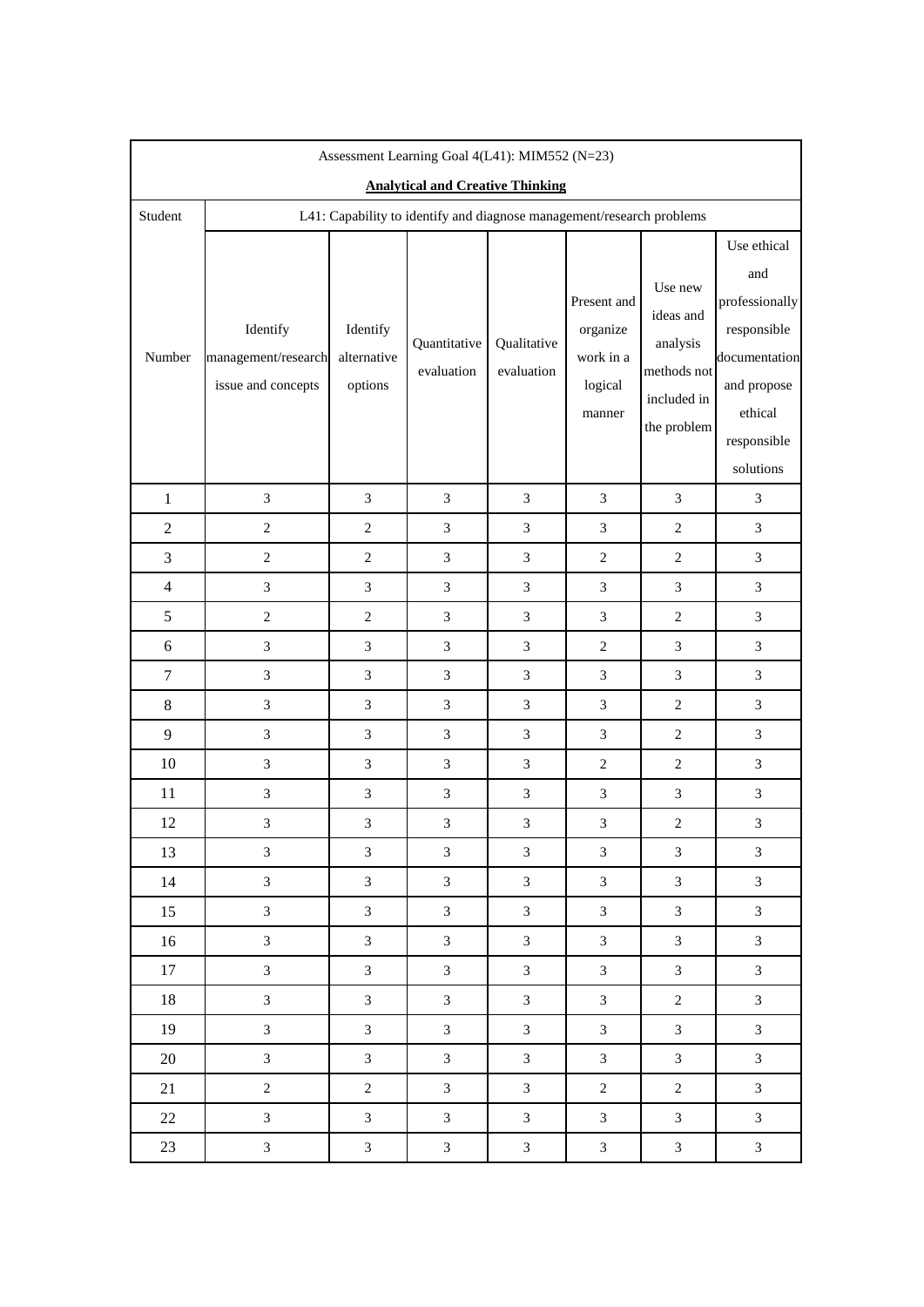| Assessment Learning Goal 4(L42): MIM501 (N=30) |                                                                    |                              |                  |                             |                             |  |  |
|------------------------------------------------|--------------------------------------------------------------------|------------------------------|------------------|-----------------------------|-----------------------------|--|--|
| <b>Management Research</b>                     |                                                                    |                              |                  |                             |                             |  |  |
|                                                | L42: Ability to engage in management research and present findings |                              |                  |                             |                             |  |  |
|                                                | effectively                                                        |                              |                  |                             |                             |  |  |
| Student<br>Number                              | fact finding                                                       | problem/objective<br>finding | idea finding     | solution<br>finding         | acceptance<br>finding       |  |  |
| $\mathbf{1}$                                   | $\mathfrak{Z}$                                                     | $\overline{c}$               | $\overline{c}$   | $\mathfrak{Z}$              | $\mathfrak{Z}$              |  |  |
| $\sqrt{2}$                                     | $\mathfrak{Z}$                                                     | 3                            | $\boldsymbol{2}$ | $\boldsymbol{2}$            | $\mathfrak{Z}$              |  |  |
| 3                                              | $\mathfrak{Z}$                                                     | $\overline{c}$               | $\overline{c}$   | $\mathfrak{Z}$              | 3                           |  |  |
| $\overline{4}$                                 | $\mathfrak{Z}$                                                     | $\overline{c}$               | 3                | 2                           | 3                           |  |  |
| 5                                              | $\,2$                                                              | $\sqrt{2}$                   | $\boldsymbol{2}$ | $\boldsymbol{2}$            | $\sqrt{2}$                  |  |  |
| 6                                              | $\overline{2}$                                                     | $\mathfrak{Z}$               | 3                | $\overline{2}$              | 3                           |  |  |
| $\tau$                                         | $\boldsymbol{2}$                                                   | 3                            | $\overline{c}$   | $\mathfrak{Z}$              | $\ensuremath{\mathfrak{Z}}$ |  |  |
| 8                                              | $\mathfrak{Z}$                                                     | 3                            | $\boldsymbol{2}$ | $\boldsymbol{2}$            | 3                           |  |  |
| 9                                              | $\mathfrak{Z}$                                                     | $\overline{c}$               | 3                | $\overline{2}$              | 3                           |  |  |
| 10                                             | $\mathfrak{Z}$                                                     | 3                            | $\overline{c}$   | $\overline{c}$              | 3                           |  |  |
| 11                                             | $\mathfrak{Z}$                                                     | $\overline{c}$               | 3                | $\overline{c}$              | 3                           |  |  |
| 12                                             | $\,2$                                                              | 3                            | $\overline{c}$   | 3                           | $\mathfrak{Z}$              |  |  |
| 13                                             | $\mathfrak{Z}$                                                     | 3                            | $\boldsymbol{2}$ | $\boldsymbol{2}$            | $\mathfrak{Z}$              |  |  |
| 14                                             | $\boldsymbol{2}$                                                   | 3                            | $\mathfrak{Z}$   | $\sqrt{2}$                  | $\overline{3}$              |  |  |
| 15                                             | $\overline{3}$                                                     | $\overline{3}$               | $\overline{c}$   | $\overline{c}$              | $\mathfrak 3$               |  |  |
| 16                                             | 3                                                                  | 3                            | $\mathfrak{Z}$   | $\sqrt{2}$                  | $\mathfrak 3$               |  |  |
| 17                                             | 3                                                                  | $\boldsymbol{2}$             | 3                | $\sqrt{2}$                  | 3                           |  |  |
| $18\,$                                         | $\mathfrak{Z}$                                                     | $\sqrt{2}$                   | $\sqrt{2}$       | $\mathfrak{Z}$              | $\mathfrak 3$               |  |  |
| 19                                             | $\overline{c}$                                                     | 3                            | $\overline{c}$   | $\mathfrak{Z}$              | 3                           |  |  |
| $20\,$                                         | $\overline{3}$                                                     | $\boldsymbol{2}$             | $\sqrt{2}$       | $\mathfrak{Z}$              | $\mathfrak{Z}$              |  |  |
| 21                                             | $\mathfrak{Z}$                                                     | $\mathfrak{Z}$               | $\sqrt{2}$       | $\mathfrak{Z}$              | $\mathfrak{Z}$              |  |  |
| 22                                             | $\mathfrak{Z}$                                                     | 3                            | 3                | $\ensuremath{\mathfrak{Z}}$ | $\ensuremath{\mathfrak{Z}}$ |  |  |